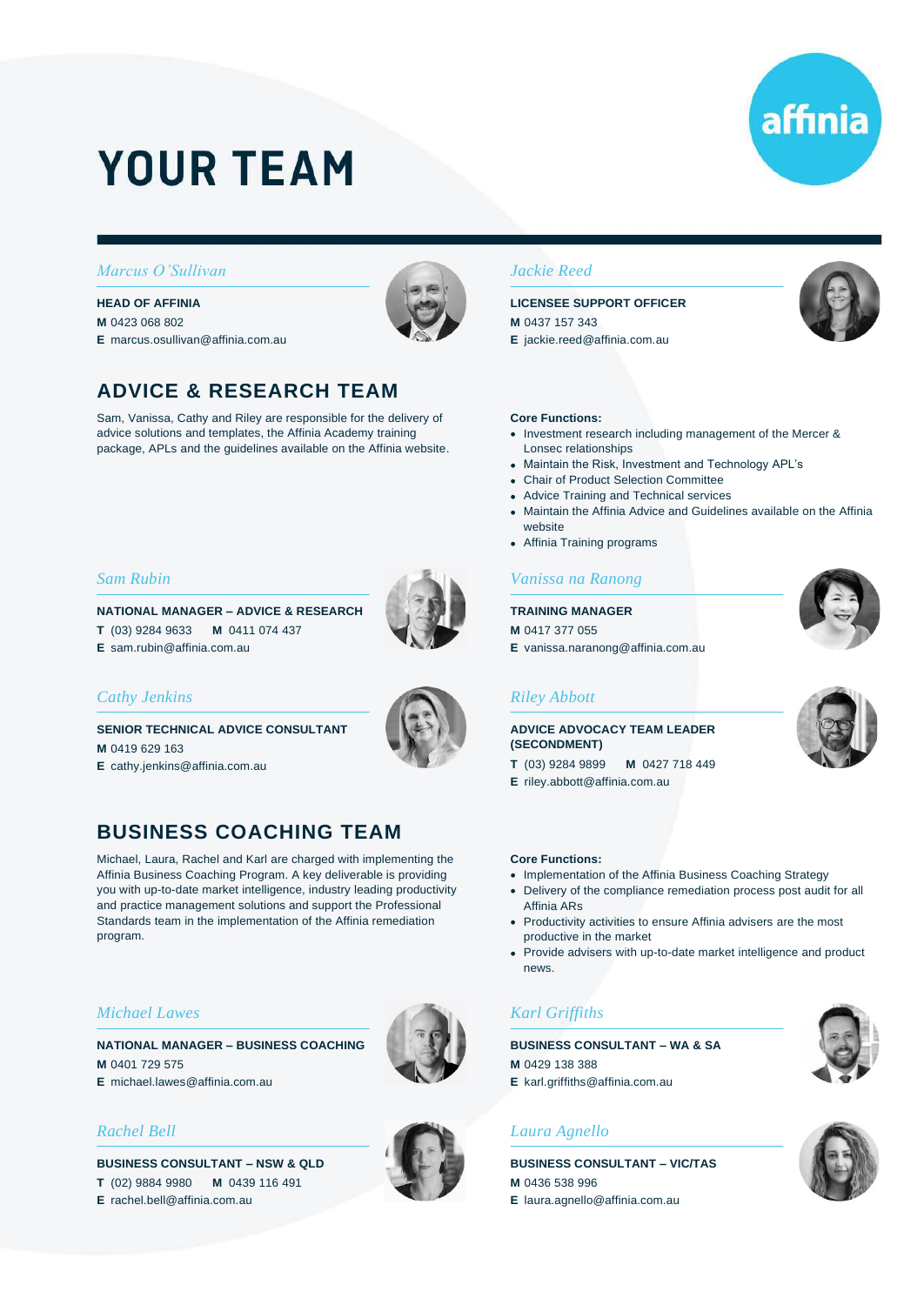# **ADVICE COACHING & LICENSEE OPERATIONS**

The Advice Coaching & Operations Teams are responsible for two important functions; licensee operational support and advice support. Operational support includes management and oversight of the core licensee operations with administration enquiries, management of the ASIC register, execution of legal documents and contracts and assistance in the transferring of revenue from product manufacturers. Advice support relates to our Affinia pre-vet service, acquisition due diligence and advice training.

Jonathon is your key contact when you are looking to acquire a new business or when you are looking to sell. We have a market leading funding arrangement in place with Macquarie Bank for both business purchases and personal debt arrangements.

#### *Jonathon Nguyen*

**NATIONAL MANAGER – ADVICE COACHING & OPERATIONS M** 0412 302 199 **E** [jonathon.nguyen@affinia.com.au](mailto:jonathon.nguyen@affinia.com.au)

#### *Prue Lawson*

**SENIOR ADVICE COACH M** 0419 639 840 **E** [prudence.lawson@affinia.com.au](mailto:prudence.lawson@affinia.com.au)

#### *Beryl Loli*

**OPERATIONS MANAGER T** (02) 9465 2054 **E** [beryl.loli@affinia.com.au](mailto:beryl.loli@affinia.com.au)



# **PROFESSIONAL STANDARDS TEAM**

Wayne, Jeremy and Clayton are responsible for assisting Affinia meet its obligations as the Licensee. This in turn assists you to meet your obligations as a Representative in managing the risks of providing financial services.

#### *Wayne Hughes*

#### **NATIONAL MANAGER – PROFESSIONAL STANDARDS**

**T** 02 9459 2398

**E** [wayne.hughes@affinia.com.au](mailto:wayne.hughes@affinia.com.au)

#### *Jeremy Grasnick*

**PROFESSIONAL STANDARDS MANAGER M** 0400 599 750 **E** [jeremy.grasnick@affinia.com.au](mailto:jeremy.grasnick@affinia.com.au)





- Facilitation of our Affinia Acquisition & Due Diligence Programme
- Advice Coaching (Pre-Vet) & Training
- Management of the ASIC register, document execution and revenue transfers
- Delivery of the Affinia help desk adviser hub for all administration/commission enquiries

#### *Austin Adaragga*

#### **ADVICE COACH M** 0417 101 049

**E** [austin.adarraga@affinia.com.au](mailto:austin.adarraga@affinia.com.au)

#### *Gemma Armstrong*

**OPERATIONS CONSULTANT T** 1300 233 464 **E** [admin@affinia.com.au](mailto:admin@affinia.com.au)



- **Core Functions:**
- Monitoring and supervision obligations
- Advice training
- Product Selection Committee representation
- Compliance Committee and Board reporting
- Breach and Incident assessment and management
- Manage communications with the Regulator
- Contracts and Agreements
- Maintaining and updating of guidelines.

#### *Clayton Beatty*

#### **PROFESSIONAL STANDARDS OFFICER**

- **M** 0447 420 591
- **E** [clayton.beatty@affinia.com.au](mailto:clayton.beatty@affinia.com.au)

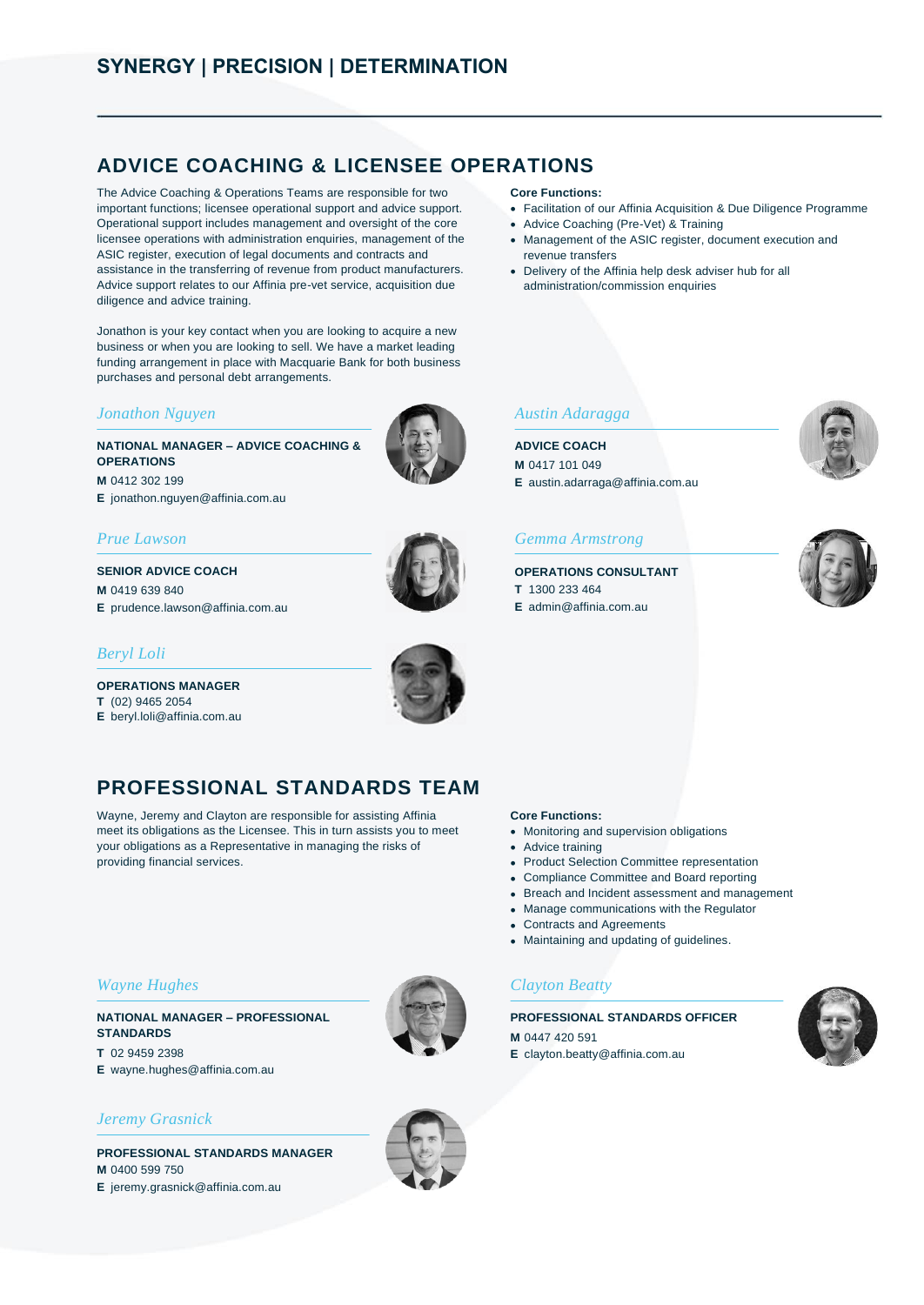## **COMMISSIONS TEAM**

Andrew, Matthew and Hiroka are responsible for the management and timely payment of all adviser remuneration. This includes commissions, advice fees and client fee invoicing.

#### **Core Functions:**

- Oversight/Reconciliation of supplier payments and adviser remuneration
- Standalone operation of CommPay and Xfinnia (XPlan)
- Mapping of New Business and Ongoing revenue types
- Delivery of remuneration/revenue enquiries
- Delivery of business and adviser reporting
- Debt management
- Management of Dealership fees along with industry and regulatory fees

#### *Matthew Milgate*

#### **COMMISSIONS CONSULTANT**

- **T** 1300 233 464
- **E** [commissions@affinia.com.au](mailto:commissions@affinia.com.au)



#### *Andrew Vlatko*

#### **COMMISSIONS MANAGER**

- **T** (02) 9448 9082
- **E** [andrew.vlatko@affinia.com.au](mailto:andrew.vlatko@affinia.com.au)

#### *Hiroka Tanaka*

**COMMISSIONS CONSULTANT T** 1300 233 464 **E** [commissions@affinia.com.au](mailto:commissions@affinia.com.au)



# **GENERAL AFFINIA CONTACTS**

#### *Affinia Head Office*

Level 16 363 George Street Sydney NSW 2000

GPO Box 5380 Sydney NSW 2001 **T** 1300 AFFINIA (1300 233 464) **E** hello@affinia.com.au

www.affinia.com.au

#### *Melbourne Office*

Level 6 390 La Trobe Street Melbourne VIC 3000

#### *Perth Office*

Level 1 5 Mill Street Perth WA 6000

#### *Brisbane Office*

Level 16 Central Plaza One 345 Queen Street Brisbane QLD 4000

#### *Useful Contacts*

**General administration enquiries** admin@affinia.com.au **Commission enquiries** commissions@affinia.com.au

**Pre-assessment enquiries** preassess@affinia.com.au **Compliance enquiries** compliance@affinia.com.au **Research & Technical enquiries**  researchtech@affinia.com.au